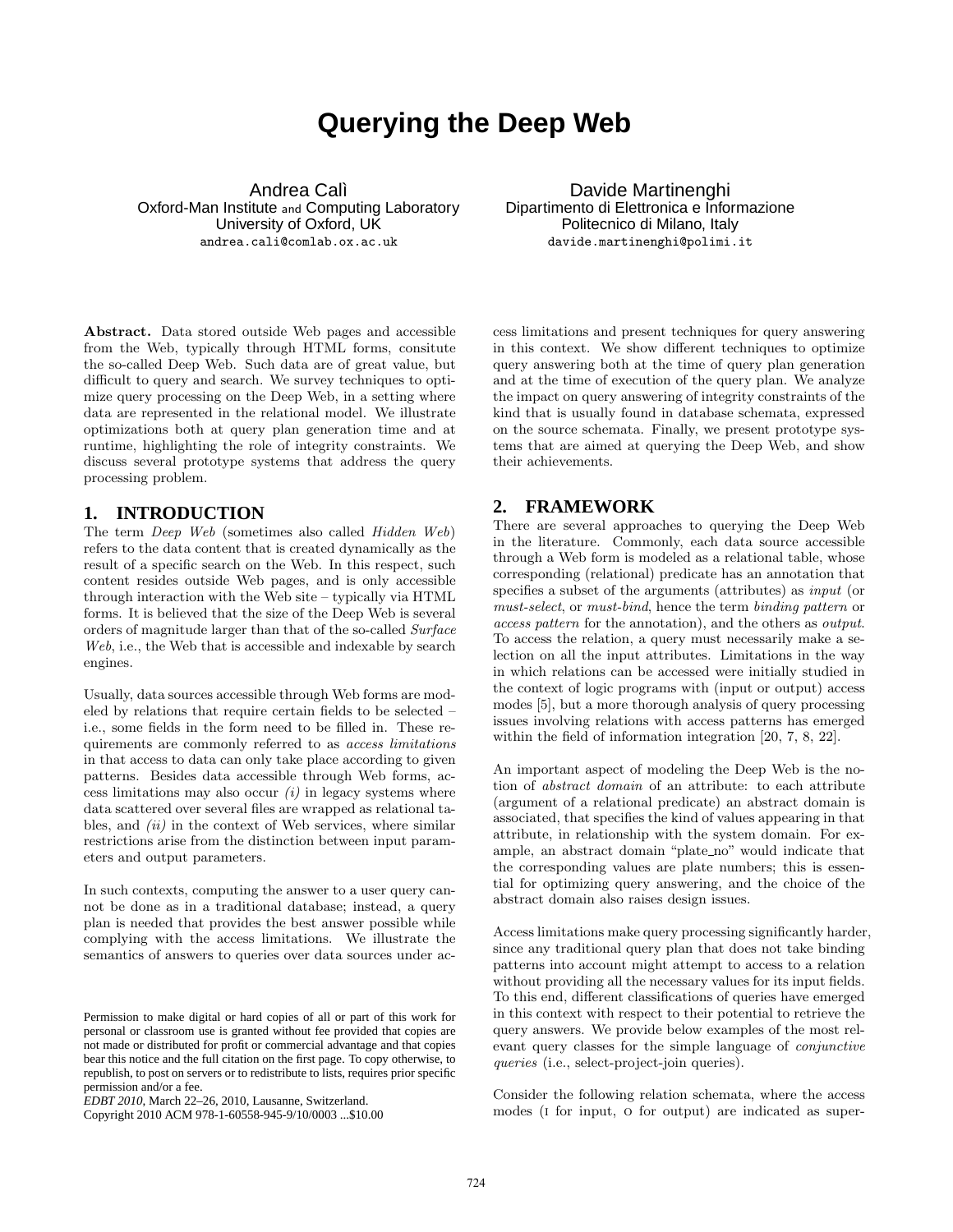scripts of the corresponding attribute names:

 $r_1(Title^{\circ}, City^{\rm I}, Artist^{\rm o})$  that associates to a given city the song title and name of artist performing it in that city, and

 $r_2(Artist^1, Nation^0, City^0)$  that associates to a given artist name the nation and city of birth of the artist.

The query  $q_f(A) \leftarrow r_2(A, \text{italy}, C), r_1(T, ny, A)$  requests the names of the Italian artists having performed in New York. Such a query cannot be executed according to a naive query plan that answers each subgoal in a left-to-right order, since a variable  $(A)$  occurs in an input attribute of  $r_2$  but not in any previous subgoal  $(r_2 \text{ occurs in the leftmost subgoal})$  and therefore is not yet bound to a value.

Conversely, the query  $q_e(A) \leftarrow r_1(T, ny, A), r_2(A, italy, C),$ requesting the same thing as  $q_f$ , is executable "as is" from left to right (aka well-moded), since the constant ny occurs in the only input position of  $r_1$ , and the input position of  $r_2$ is occupied by variable  $A$ , which already occurs in  $r_1$ , and therefore is bound to a value. In the left-to-right execution of  $q_e$ , first  $r_1$  is accessed with the input value  $ny$ , with the effect of populating variables  $T$  (title) and  $A$  (artist name) with corresponding values, and then  $r_2$  is accessed with the value(s) populating  $A$ , if any, thus returning values for the corresponding nation and city  $(C)$ . After the call to  $r_2$ , the artist names associated with nation italy will be returned as results. For executable queries, it is always possible to retrieve the complete answer, i.e., the answer that would be found by a traditional query plan if no access limitations were present.

Note also that, although  $q_f$  is not executable, it admits a simple reordering of subgoals that transforms it into a query  $(q_e, \text{ in this case})$  that is executable in a left-to-right order (namely, by swapping the two subgoals). Queries with this property are said to be feasible. Feasible queries, too, always admit retrieving the complete answer.

The query  $q_s(A) \leftarrow r_2(A, \text{italy}, C), r_1(T, \text{ny}, A), r_1(T, C', A)$ is as  $q_f$  but has an additional subgoal that further requires artists  $A$  to have performed the same song  $T$  also in a city  $C'$  (possibly, but not necessarily, different from  $ny$ ). Such a query is neither executable nor feasible, since in any reordering of the subgoals,  $r_1(T, C', A)$  will have variable  $C'$ in an input position, and  $C'$  does not occur elsewhere in the query (and thus cannot be bound to a value). However, the new subgoal  $r_1(T, C', A)$  is redundant, since it does not pose any new requirement to the query. More formally, it can be shown that query  $q_s$  is equivalent to query  $q_f$  (and to  $q_e$ , too). A query, such as  $q_s$ , equivalent to a feasible query is said to be *stable*. Stable queries, too, always allow retrieving the complete answer. Stability is tightly related with the traditional query containment problem and, in general, can also be cast as an instance of the problem of answering queries using views [10]. Note that some authors [15, 18, 6] call feasible the stable queries, and orderable the feasible queries.

As discussed, a query plan for the Deep Web must comply with the access limitations by feeding all input fields of the involved relations with appropriate values of the corresponding abstract domain, i.e., either values that are initially

known (such as the constant values occurring in the query) or values that have already been extracted during the query answering process. In some cases, this makes it impossible to always retrieve the complete answer: the set of answer tuples that can be disclosed for the query (i.e., the so-called maximal answer or reachable certain answer) is generally only a subset of the complete answer. Moreover, in general, an execution via a recursive query plan is needed, even for non-recursive classes of queries, such as conjunctive queries. Consider, e.g., the query  $q_a(A) \leftarrow r_2(A, italy, modena)$ , requesting the names of artists born in Modena, Italy. This query has one single subgoal with a variable  $(A)$  occurring in an input position, so no executable reordering exists. For query  $q_a$ , the complete answer cannot, in general, be found. However, it is possible to adopt a recursive extraction strategy that makes use of all the constants known from the query and of the abstract domains associated with the relation attributes in order to find the maximal answer. Recursion comes from the fact that output values from one relation can be used in input fields of another relation, and there might be cyclic input-output dependencies among the relations in the schema. In this particular example, one may consider that the attribute  $City$  in  $r_1$  has the same domain as  $City$  in  $r_2$ , i.e., the values used for the former can also be used for the latter, and vice versa; similarly for Artist. One could then exploit the only known value for the domain City (modena) and use it to access  $r_1$ , which indeed requires a city name as input. Although this access is unrelated with the query  $q_a$ , where  $r_1$  is not even mentioned, it can provide values for artist names and song titles as output; in turn, these artist names can be used to access  $r_2$  and retrieve values for nations and cities; the new city names can be used to access  $r_1$  again, and so on. This possibly lengthy discovery process consists in disclosing all the content of the relations that can be extracted with the given initial knowledge; at the end of the process, when no new values can be discovered, the original query  $q_a$  can be evaluated over the data retrieved so far. The set of answer tuples obtained in this way is the maximal answer.

The expensive process required by the evaluation of the maximal answer raises several interesting optimization problems that will be discussed in the next section.

## **3. QUERY OPTIMIZATION IN THE DEEP WEB**

Here, we illustrate the basic optimization techniques that can be applied to the evaluation of the maximal answer. The problem of minimizing the accesses to compute the maximal answer has been addressed for different classes of queries, both at query definition time (Section 3.1) and at run-time, and possibly with integrity constraints in the schema (Section 3.2).

Query optimization may also be obtained by query minimization, which is commonly done via rewriting based on query containment. However, the presence of access limitations makes query containment intrinsically harder. We will give hints at techniques for solving the problem in Section 3.3.

#### **3.1 Static optimization**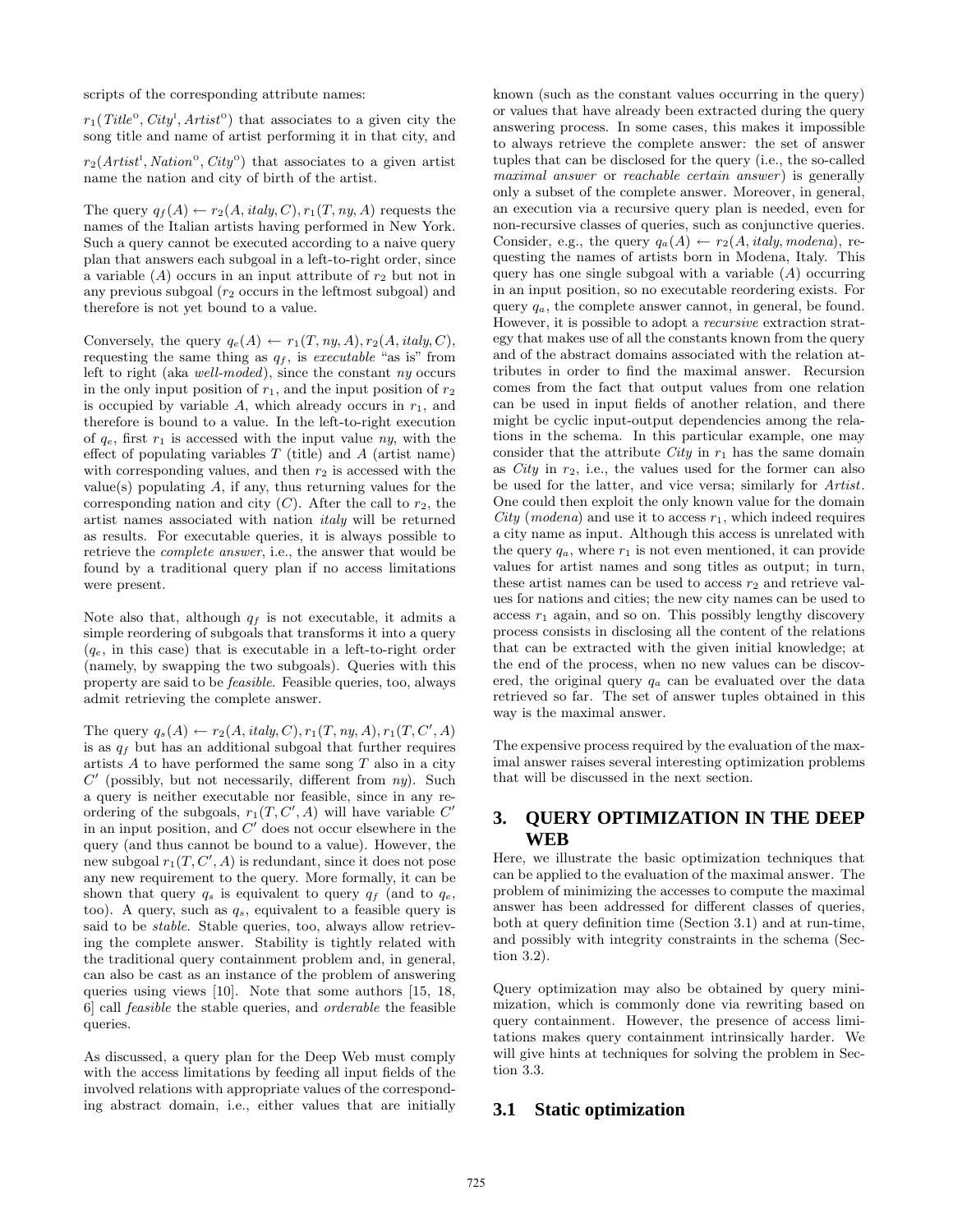The techniques for generating a naive query plan computing the maximal answer are well-established by now. However, in a web environment, it is crucial to minimize the accesses to remote sources, which are potentially very slow. Notice that a recursive query plan that finds the maximal answer to a conjunctive query over web sources will in general also need to query sources that do not occur in the query, since they may provide useful data for overcoming access limitations.

The first important optimization in this context consists in determining which sources are *relevant* to a given query, so that non-relevant sources can be excluded, thus saving query execution time. The problem of determining relevant sources at query definition time (static optimization) has only been solved for limited classes of conjunctive queries in the case of relations with exactly one access pattern [14, 4], while a general solution is still unavailable.

After excluding non-relevant relations from a query plan, care must also be taken to avoid all accesses (to relevant relations) that are unnecessary for the computation of the maximal answer. Initial attempts are shown in [4] for determining, at query definition time, a minimal set of accesses to sources, according to a notion of minimality that arises naturally in the context of web sources.

# **3.2 Run-time optimization and impact of integrity constraints**

The execution of a query plan under access limitations can be further improved at run time, by making use of the data being extracted from the web sources. In particular, when integrity constraints are enforced locally on the web sources, some of the accesses to sources planned by a query plan may turn out to be irrelevant w.r.t. the extracted data, i.e., immaterial for the computation of new answer tuples. In such cases, the accesses can be avoided. Relevant notions of access minimization for run-time optimization are discussed in [2], where results are available in the case of schemata with particular kinds of integrity constraints, namely functional dependencies and simple full-width inclusion dependencies (a restricted kind of inclusion dependencies that involve all the attributes of a relation). The latter kind of dependencies is particularly interesting in this context, since it can be used to assert that different relations are equivalent, and thus capture the notion of relations with multiple access patterns. Techniques for dynamic optimization for minimization of accesses under more expressive classes of integrity constraints are yet to be explored.

Stability, feasibility, and executability are well understood by now [13, 21], and several results are available that also cover the cases of schemata with integrity constraints and relations with possibly more than one access pattern [15, 18, 6]. In particular, access patterns can be encoded into integrity constraints of a suitable form, which can then be processed together with the other constraints.

# **3.3 Query containment**

The problem of checking query containment is highly relevant in query optimization and can also be defined in the case of relations with access patterns [17], with a semantics that differs from the traditional one. The decision problem  $q_1 \nsubseteq_{ap} q_2$  for queries  $q_1$  and  $q_2$  under access patterns asks whether, for every database instance  $D$ , the maximal answer to  $q_1$  in D is always a subset of the maximal answer to  $q_2$  in D. Although several algorithms have been proposed to address this problem, the currently available complexity bounds (obtained by a chase-based technique called crayfish chase [3]) are not known to be tight. Furthermore, query containment in the presence of access patterns with the above semantics has only been studied for conjunctive queries over relations with exactly one access pattern and no integrity constraints in the schema.

## **4. APPLICATIONS**

We now discuss applications of query answering techniques for the Deep Web.

## **4.1 Deep Web and information integration**

As mentioned above, querying a set of Deep Web sources is a way of integrating the information stored into them. When integrating heterogeneous data sources, a so-called mediated schema, usually with expressive database constraints, serves as a representation of the application domain or, in other words, as a domain ontology. The data relative to the mediated schema reside at the sources, and in virtual integration the mediated schema is not populated. The specification of the semantic relationship between the individual sources and the mediated schema is expressed by means of views [10]. Techniques for answering queries using views in the presence of access limitations are presented in [7, 6].

## **4.2 Systems**

We briefly discuss systems that tackle the problem of querying the Deep Web at different levels.

(1) Google search engine's approach to the Deep Web is based on surfacing [16], i.e., precomputing queries to Deep Web sources through Web forms, collecting the results, and indexing them as if they were static pages. This approach, which is opposite to virtual integration, is suitable for a search engine due to its domain-independence and efficiency. It follows roughly the same ideas and extensional strategy as the HiWe system [19]. Technical challenges arise in surfacing, such as scaling w.r.t. the number of involved domains, and considering the semantics of content exposed by the precomputing phase. Another recent system developed at Google is *Octopus* [1], which combines search with integration, together with data extraction and cleaning. Octopus, in particular, enables the user to specify the semantics of Web data, and to define new data sets from those retrieved from the Web.

(2) The systems  $MetaQuerier$  [11] and *WISE-integrator* [12] adopt the virtual integration approach to the Deep Web, under several aspects. They tackle the schema matching problem, focusing on the specification of semantic relationships between different Deep Web sources. Both systems aim at scaling virtual integration to a large number of sources.

(3) Toorjah [4] is a scientific tool developed at Oxford University, specifically tailored towards query optimization in querying Deep Web sources. Its state-of-the-art query planning techniques are able to minimize the number of individual accesses to sources during the execution of query plans.